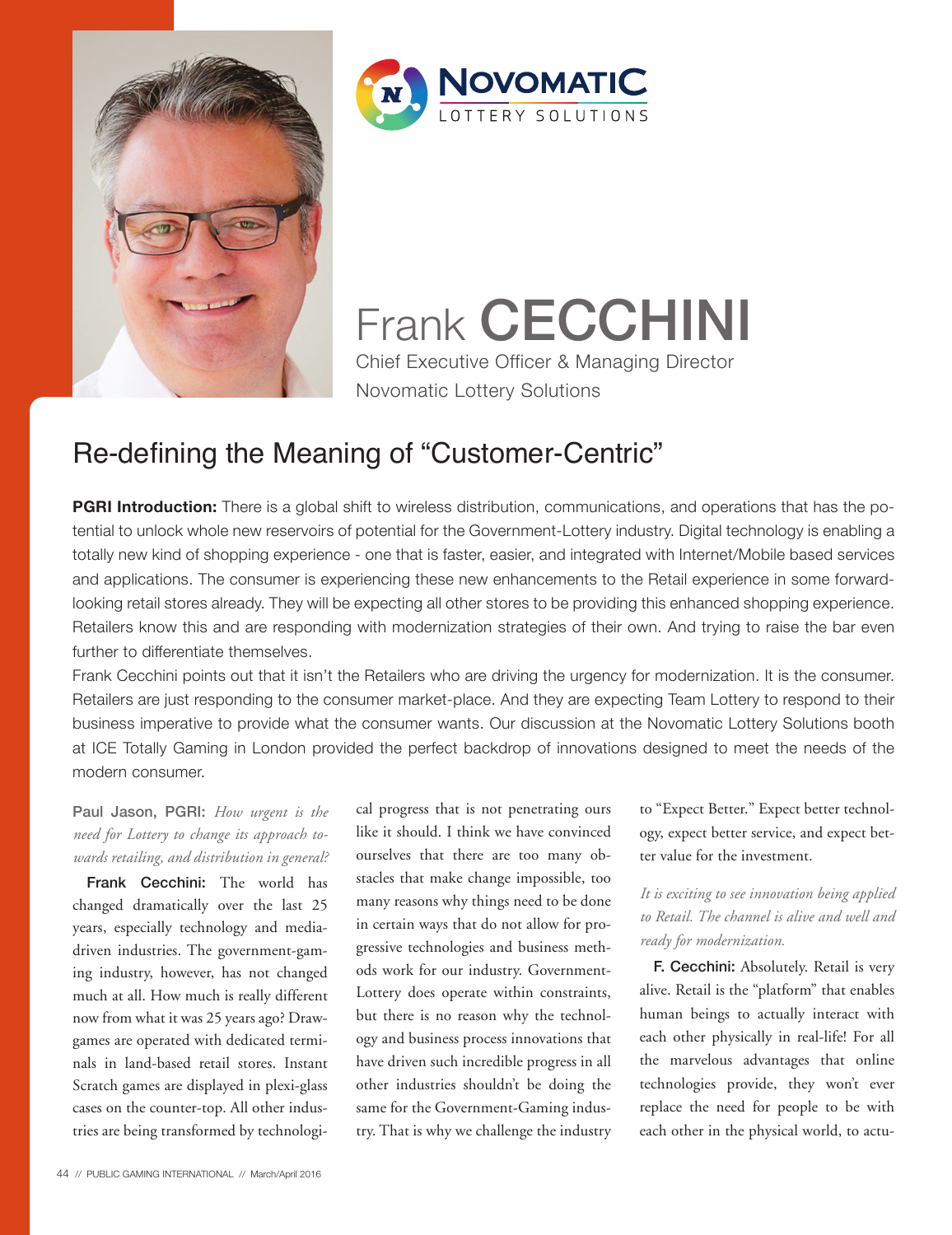ally talk and commune face-to-face. Even self-service options do not eliminate that. The human interaction will just be based on other parts of the shopping experience, like assisting to find products, or assisting with the new digital tools that will be coming online in the stores of the future. Retail is changing and will be very different from what we see today. But the role of landbased stores where shoppers interact with the products and with other people will always have a place in our world.

We think of "Retail" as being a store with aisles of products and a check-out counter. We could also think of "Retail" in a much broader sense of simply enabling commercial transactions. A bar

*Communications infrastructure in emerging economies is leap-frogging right over entire generations of LAN-based telecommunications IT, and going straight to Wireless and Digital. It's almost as if mature markets are so highly invested in their current IT infrastructures that it is hard for them to cut the umbilical cord and move into the digital future.* 

F. Cecchini: Wireless and Digital is not just about Mobile gaming and selling online. We're also talking about technologies that transform land-based retail. The emerging markets in Africa and the Far East don't have a developed network infrastructure of private leased lines or anything like that. They don't even have reliable modern market-places around the world. The functions performed on a Tablet can also be done on Mobile devices. 3G has become ubiquitous all over the world. That has resulted in an almost universal adoption of Mobile technologies as the basis for all commerce and transaction processing as well as telecommunications. The devices which connect the consumer to social media, news and information, and advertising messaging are the same devices that are used for conducting commercial transactions, like buying a lottery ticket. It is so much simpler and streamlined than having to depend on all different kinds of terminals, cash registers, credit card processing devices and such.

Retailers are asking for new technology and new ways of doing business because the consumer is demanding it. In the end, this isn't about the Lottery or the Retailer, it's about meeting the needs of the consumer.

or cafe could easily sell lottery products with just an i-pad or other Tablet or even just a Mobile Phone. Multi-level marketing sales-people like Amway or Avon could sell lottery products in the same way. A program could be downloaded onto a Tablet computer that would enable anyone to sign up new customers by just entering a player's e-mail address onto a subscription order form, forwarding the order to the Lottery, and being paid a 5% commission. Coffee kiosks, auto-repair shops, restaurants, all the stores in malls that sell clothes and jewelry—anyone can sell lottery products. I realize that the reader, the lottery executive, may protest that they don't even want to sell lottery products through every conceivable merchant. Still, we should not need to feel so constrained to the conventional notion of retail stores with dedicated terminals to vend lottery products. It is the model of dedicated terminals that forces that constraint upon us and there are very practical, proven alternatives to that model.

power. So they must rely on solutions that are resilient and adaptable to these conditions. It must also be very low cost, with minimal repair and maintenance requirements. Novomatic Lottery Solutions has developed and deployed solutions to meet these needs.

*But who doesn't want to move into the 21st century with technology that reduces capital investment and ongoing maintenance costs? I checked into a 5-star hotel in Sorrento, Italy, for instance, and was led to a lounge where they offered refreshments. I thanked them but asked to be directed to the check-in desk. Their receptionist came over with an i-pad and checked us in directly, taking my credit card information, assigning the room, and doing everything on the i-pad. There actually was no check-in counter or any other kind of terminal to process transactions.* 

F. Cecchini: That is a perfect example of a solution that can also apply to retail stores that sell lottery products. That is exactly the solution we are applying in Catalonia and hope to be bringing to other

To some extent, these solutions were developed and adopted out of necessity for emerging markets. To your main point, though, these solutions are equally applicable to mature economies as well. Catalonia in Spain, for instance, has retail stores and 2,500 conventional terminals dedicated to selling lottery products. Now we are adding Tablets and Mobile based solutions that enable them to expand the number of retailers, dramatically increasing that number in the short term with even more ambitious goals for the longterm. As your example of checking into a hotel illustrates, the wireless and 3G technology combined with modern communication devices opens up a whole new way of thinking for retailers everywhere, not just in emerging markets and not just for small retailers.

Everyone everywhere has Smart-phones that rely on 3G technology. This was the only solution that works for our customers in Tunisia, Nigeria, Angola, etc. But they also make sense in mature economies like Catalonia. The initial investment is much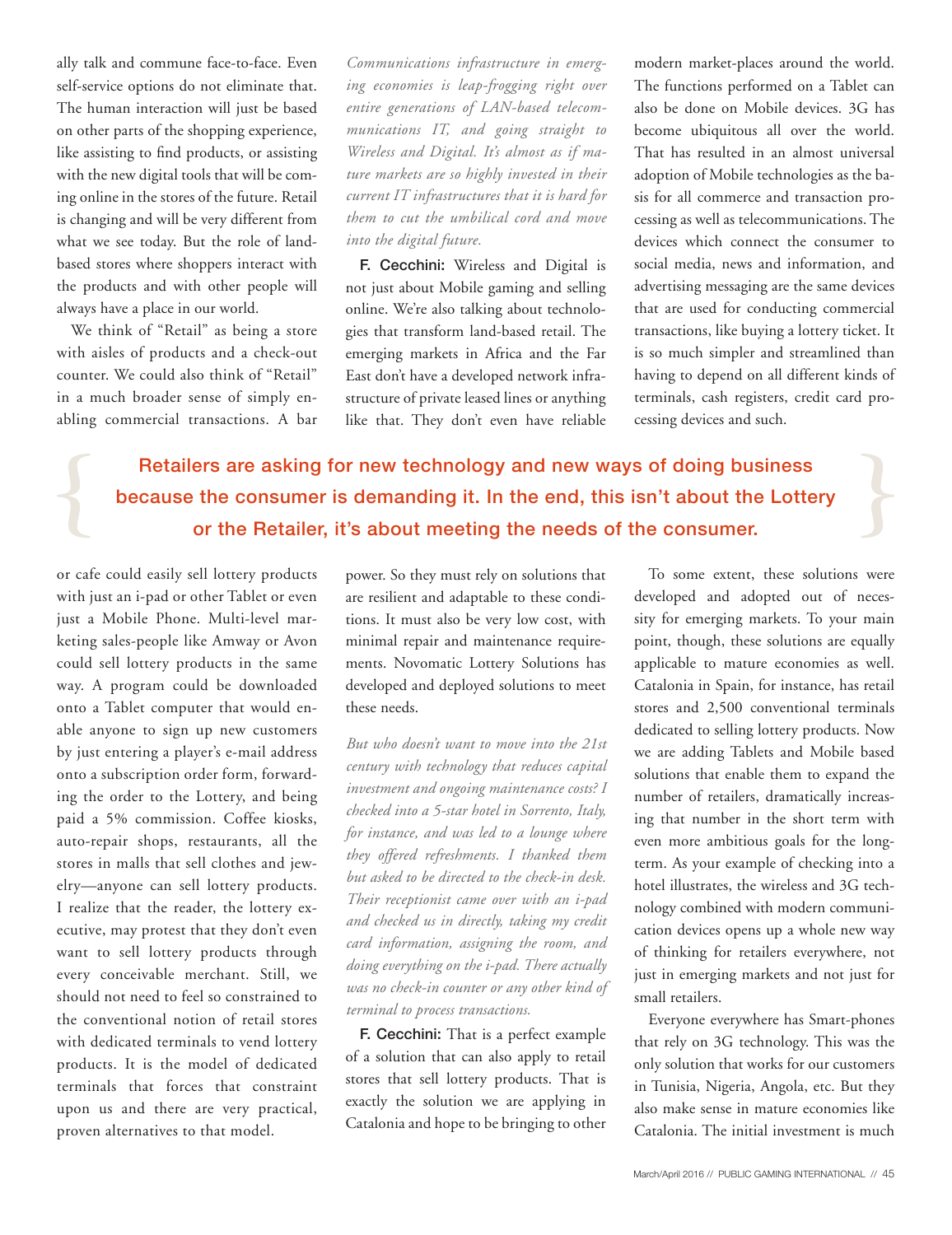lower, repair and maintenance is minimal, implementation is much faster.

Land-lines and legacy technologies like LAN infrastructures will become obsolete as Wireless takes over. The only obstacle in the developed economies is their investment in old technology and the dedicated terminal model. The future promises a true best-of-breed model that integrates the very best technology from multiple sources.

*And digital wireless technologies are more flexible to integrate new technology like APIbased platforms, and more scalable to increase capacity as needed.* 

F. Cecchini: Absolutely. HTML5 and responsive web design enable web pages to replicate the exact same experience as the user migrates among different digital platforms, from Mobile to other devices to the retail store display. These are the kinds of enhancements that the consumer expects all businesses to employ. In fact, consumer tolerance for operators who do anything less will disappear. They want it how they want it, where they want it, and this means wireless technologies. We're selling lottery tickets in Nigeria via mobile terminals connected to a host based in Reykjavik! this cloud-based solution has been operating for the last two years. These platforms are being implemented more and more in emerging market-places. As their reliability and efficacy are demonstrated in challenging market-places, they will migrate to more mature markets.

#### *As is being done in Catalonia and Nigeria.*

F. Cecchini: Exactly. And new hybrid solutions are being implemented, like using fixed-line DSL in addition to 3G. Digital platforms enable that kind of flexibility. Multiple varieties of features and technological solutions and communication networks can be applied in the same markets to optimize the outcomes for specific customers. Digital platforms open up a whole new vista for

creative solutions that provide far more functionality, far more flexibility, at a far lower cost.

In Catalonia, for example, we're using standard Morpho terminals with scanners, with all the usual devices. In Nigeria we're using Android-based terminals that are totally mobile, that are able to connect to two different 3G providers for redundancy and resilience.

### *And this reflects your "Bring your own terminal" philosophy.*

F. Cecchini: There is no reason why the Lottery should deliver a one-size-fits all solution. Even within the individual lottery operation, multiple solutions should be deployed to meet the variety of different needs within even micro-markets. Different retail trade-styles, different IT platforms, different consumer profiles who require different kinds of shopping experiences—these all require different technological solutions. And these differences all exist within each market-place. The lottery operator has the flexibility to deploy a variety of different solutions to optimize the outcome for the unique needs of each situation.

And it all comes back to the consumer. Retailers are not technological early adopters by temperament or ideology. They are asking for new technology and new ways of doing business because the consumer is demanding it. In the end, this isn't about the Lottery or the Retailer, it's about meeting the needs of the consumer.

*You're covering the need for innovative solutions to enable more small retailers to vend lottery products. How about the need to make it easier for big multi-jurisdictional retailers to sell lottery products?*

F. Cecchini: We know that the trade is migrating towards big-volume retailers. And their needs are not being met. They do not want separate terminals dedicated just to Lottery. They want and expect a fully integrated solution. Now we can give that to them. They can connect to our system just by simple API's (Application Program Interface). They no longer have to develop special software to enable communications with Lottery. They don't have to have special printers. This is not bleeding-edge technology we're talking about. It is well established and proven and works reliably for many industries that are just as risk averse as Lottery.

But this isn't about what the retailer wants. It's about what the consumer wants. The retailer is just taking direction from the consumer, who wants their retailers to create a fast, easy, and enjoyable shopping experience. One that does not include ridiculous inconveniences like standing in lines. We design our solutions based on the expectation that retailers will give the consumers what they want, and lotteries will give the retailers what they need to serve the consumer.

#### *The consumer seems to want to buy everything on Amazon.*

F. Cecchini: That's because Amazon is the most consumer-centric company in the world. They figure out how to serve the customer and they make it happen, even when everyone tells them what they can't do - they can't provide free delivery, they can't deliver produce that is fresher than the store, they can't sell everything under the sun and deliver it the next day. There is one thing they can't do, though. They can't sell lottery tickets. It may seem that is not realistic to think we could sell lottery tickets on Amazon. But it isn't. We just need to enable Amazon to connect to Lottery's systems and process the transaction. Amazon knows who their online customer is. They know the age, the personal profile, and location of their customer. They sell wine, which has age, taxation and other regulatory requirements that vary by jurisdiction. Much more complicated than Lottery. They technology to monitor the buyer profile relevant to the vending of wine could all be applied to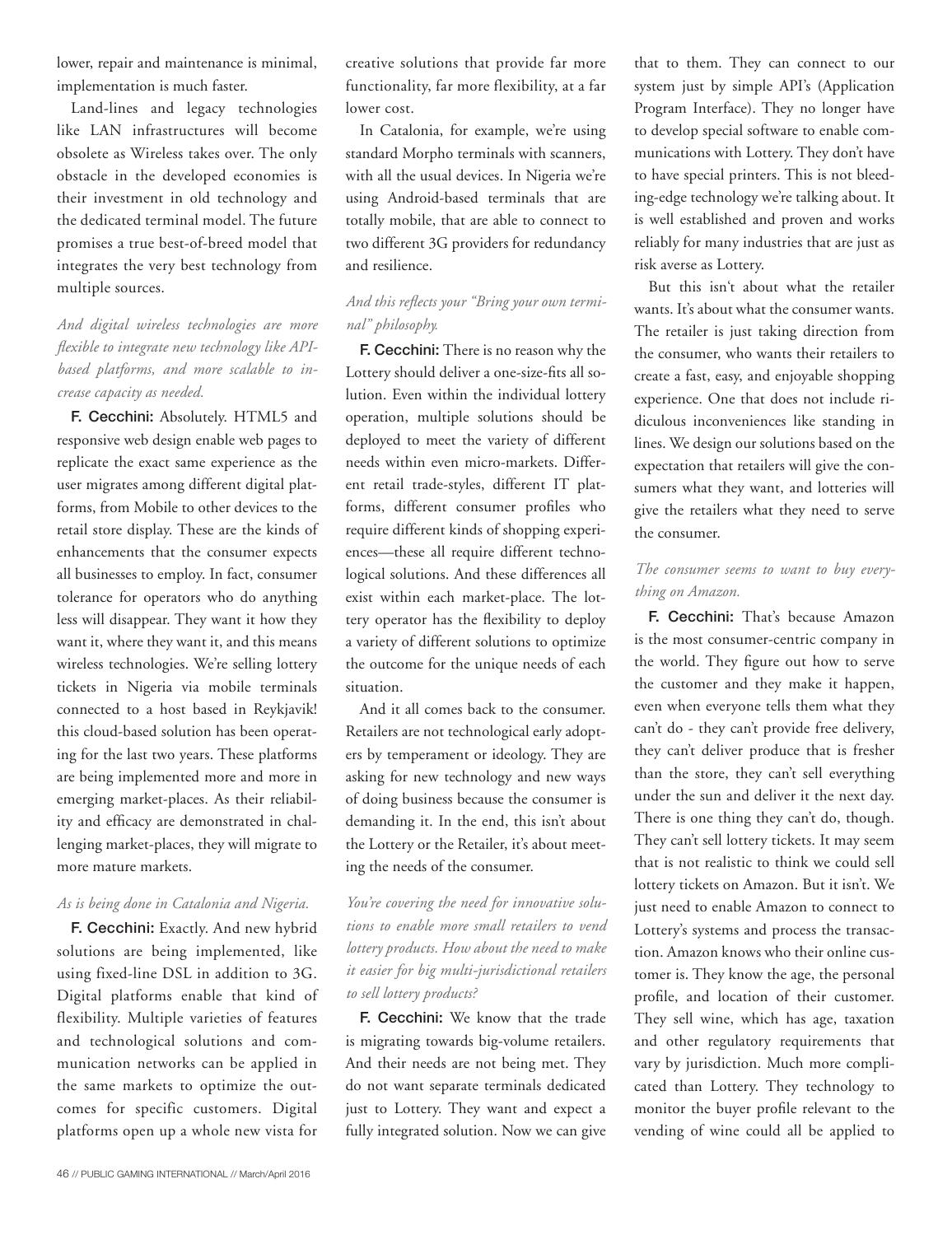Lottery. NLS has the technology and the knowledge that would enable Amazon to sell lottery products.

For any of these online vending scenarios, Lottery would make the ideal upsell product. Right at the online checkout stage, offer the chance to win the Powerball or Euro-millions jackpot by adding a ticket to your purchase. We say we want to be "player-centric," but these are the most basic things that the consumer wants easy access to buy the product!

Not everyone is going into the Tobacconists and the small convenience stores. If small retail shops are our primary channel for distribution, we are overlooking the majority of the population! That is not, by any definition, being "player-centric." And the players that are being shut out are the very ones we need to appeal to the younger tech-savvy adults who do not have time for merchants who ignore their lifestyle choices and preferred modes of shopping. Ask your twenty-something daughter if what she thinks about Lottery. I did, and she said she wouldn't even know where to buy them! She has no reason to go into a Tobacconist. I'm sure she has been in stores that display lottery promos and products but, like most consumers, she has an acute sense of what is relevant to her and she tunes everything else out. Doesn't even see it. So it doesn't even exist for her.

The beauty of Lottery is that it is a product that does not take much space and can be sold anywhere and everywhere. Let's make Lottery available everywhere. If we have to, shift some of our advertising budget over to the far more impactful agenda of just making it easier to buy the product!

#### *That is the basic premise of "Bring your own terminal."*

F. Cecchini: Yes. Selling lottery products does not have to be an expensive and complicated proposition. Any transaction-processing terminal can and should be lottery-enabled. And anyone who has a license to operate a business, like news-stands, or taxi-driver, or charity organization, can use a Tablet to process transactions. We talk all the time about increasing the ratio of retailers to consumers as being key to increasing sales. Well, it's incredibly easy to do.

#### *And Mobile?*

F. Cecchini: Of course it is already the device of choice for consumers. Look at Michigan which just launched iLottery last year. Players flocked to the website immediately. Sales are projected to reach \$300 million this fiscal year which is around 10% of total sales. And retail sales are increasing at the same time. The interesting thing about this is the popularity of Mobile which is the device of choice for half the Michigan Lottery's online sales.

The other interesting thing about Mobile is that it is the device that enables Lottery to connect their online initiatives with their land-based retailers. Barcode scanning and NFC technologies enable all varieties of combinations of interactive relationships. Insofar as the Lottery wants to make sure that their Retailers thrive in the midst of increasing online sales, the Mobile can be the device that leads the consumer to buy through all different channels. The player can select numbers and buy their tickets on their Mobile and redeem a bonus-play at Retail. And Viceversa, buying their tickets at Retail and redeeming the bonus-play online. Or scanning the bar-code at a Retail display and buying online. These are the tools of the Omni-Channel model.

The first order of action is to get away from the distribution model that ties Lottery to dedicated transaction-processing terminals. Players "Expect Better." They simply will not comply with the constraints that are being imposed on them.

Consumers vote with their feet. If their expectations aren't met, they simply won't buy. They do expect better, but they aren't sending cards and letters telling us what

do, how to earn their business. It is our job, the job of the gaming operators and their commercial partners, to observe the realities of the way the consumer markets function, how shopping behavior is manifesting itself in the real-world. And translate that knowledge into products, services, and methods of operation that meet the needs of the consumer.

The relevant application of the "Expect Better" mentality is at the Lottery operator level. They should expect more from their commercial partners. They should expect solutions that meet the needs of the modern shopper. They should expect more from their commercial partners to meet the needs of their own Retailers who are on the front lines of serving the customer. Our retailers are telling us they need solutions that are more efficient, that don't take up shelf space, that integrate with their existing technology infrastructure, that don't create long check-out lines.

Retailers love Lottery for lots of reasons. Lottery generates profit and store traffic. But the fact is that lottery products deliver a low margin. The whole business model would be more fully embraced if we simply delivered some of these readily available solutions. That won't happen, though, until and unless the operators of government-lottery demands it from their commercial partners.

*A Tablet that serves the transaction-processing utility for a small coffee kiosk and doubles as a Lottery POS terminal doesn't really have a minimum sales threshold. No matter how small the sales, they are incremental and it really serves as an additional media touchpoint, raising awareness for lottery and increasing player-ship.* 

F. Cecchini: And looking at the whole business of distribution as being wideopen unlocks new channels that would double or triple the number of POS's. And the increase in sales would be driven not by over-selling the core player groups, but by increased player-ship. Expect bet